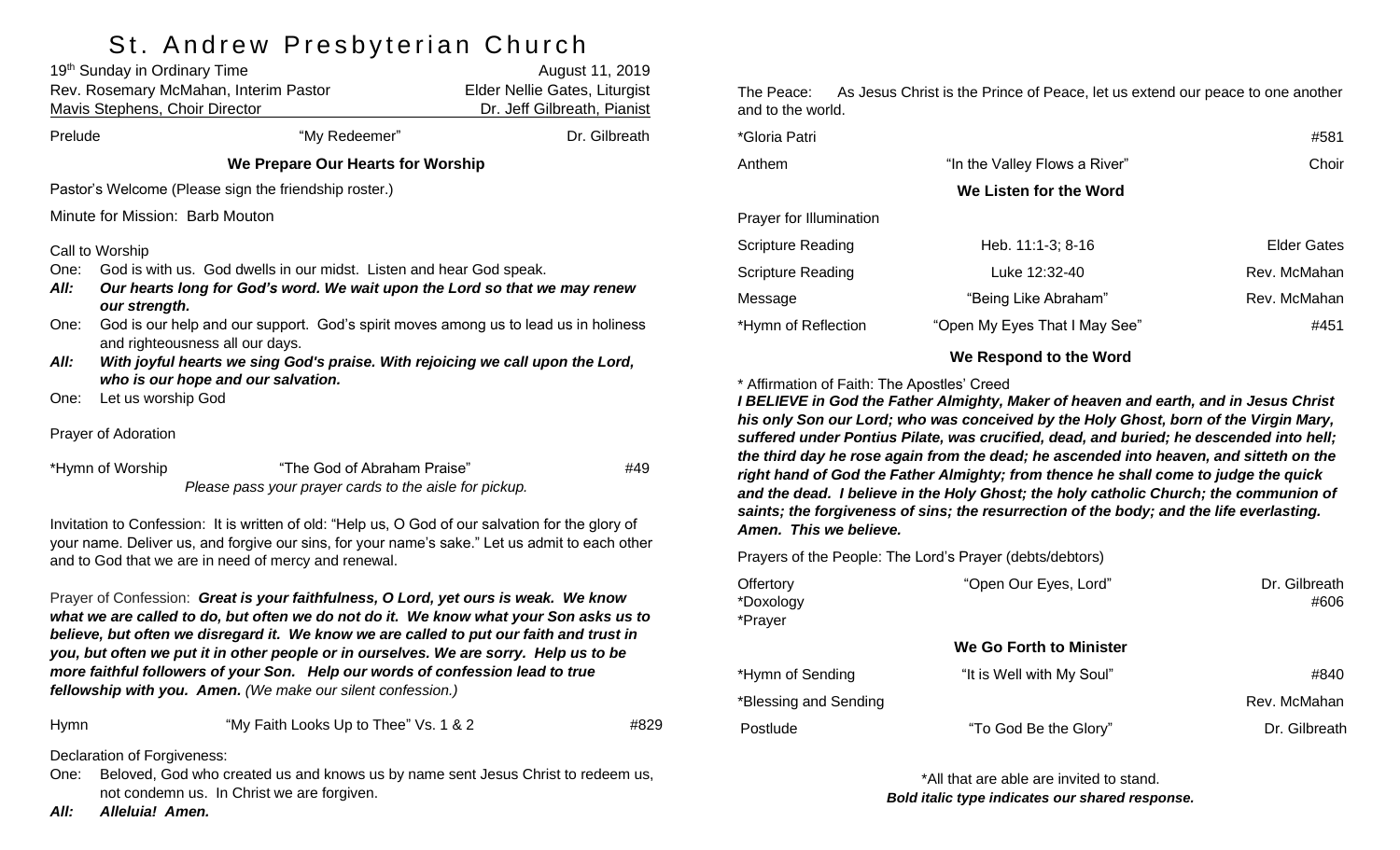#### *To Our Visitors & Guests:*

Welcome! It is a blessing to have you in worship with us today. We warmly invite your participation in the worship, fellowship, and ministry of this congregation where everyone is welcome as God's child. The pastor is available to answer any questions you might have after worship or by email or phone. There is a place for you here, and we are delighted to have you with us today.

#### **To All:**

The baptismal font at the entrance into the sanctuary signifies baptism as the entrance into the Universal Church and our inclusion in the worldwide family of Jesus Christ. It reminds us to remember our baptisms and be thankful.

#### **Prayer for Wholeness Opportunity:**

#### *When does this take place?*

After worship on the first Sunday of the month, beginning Sept. 1.

#### *Who is it for?*

For members who are ill and who would like prayer. For members who have a loved one who is ill and would like to receive prayer for that person. For members who are struggling with emotional or spiritual issues. For anyone desiring any kind of personal prayer.

#### *What happens during this time?*

The service consists of a brief scripture, a time of prayer, anointing with oil, and laying on of hands for those who desire it. Leaders would include the pastor and at least one other elder (or commissioned member) trained in praying for specific needs in the areas of healing and wholeness.

*James 5:14: "Is anyone among you sick? Let them call the elders of the church to pray over them and anoint them with oil in the name of the Lord."* 

If you have questions, please contact Pastor Rosemary.

An audio and written copy of each week's sermon is available on the website at [www.standrewdecatur.org.](http://www.standrewdecatur.org/)

# Welcome to



## *"Growing in Faith; Sharing the Good News; Living in God's Love."*

August 11, 2019

Rev. Rosemary McMahan, Interim Pastor 3310 Danville Rd. SW Decatur, AL 35603 Office: (256) 355-6310 [churchoffice@standrewdecatur.org](mailto:churchoffice@standrewdecatur.org) pastor@standrewdecatur.org [www.standrewdecatur.org](http://www.standrewdecatur.org/)